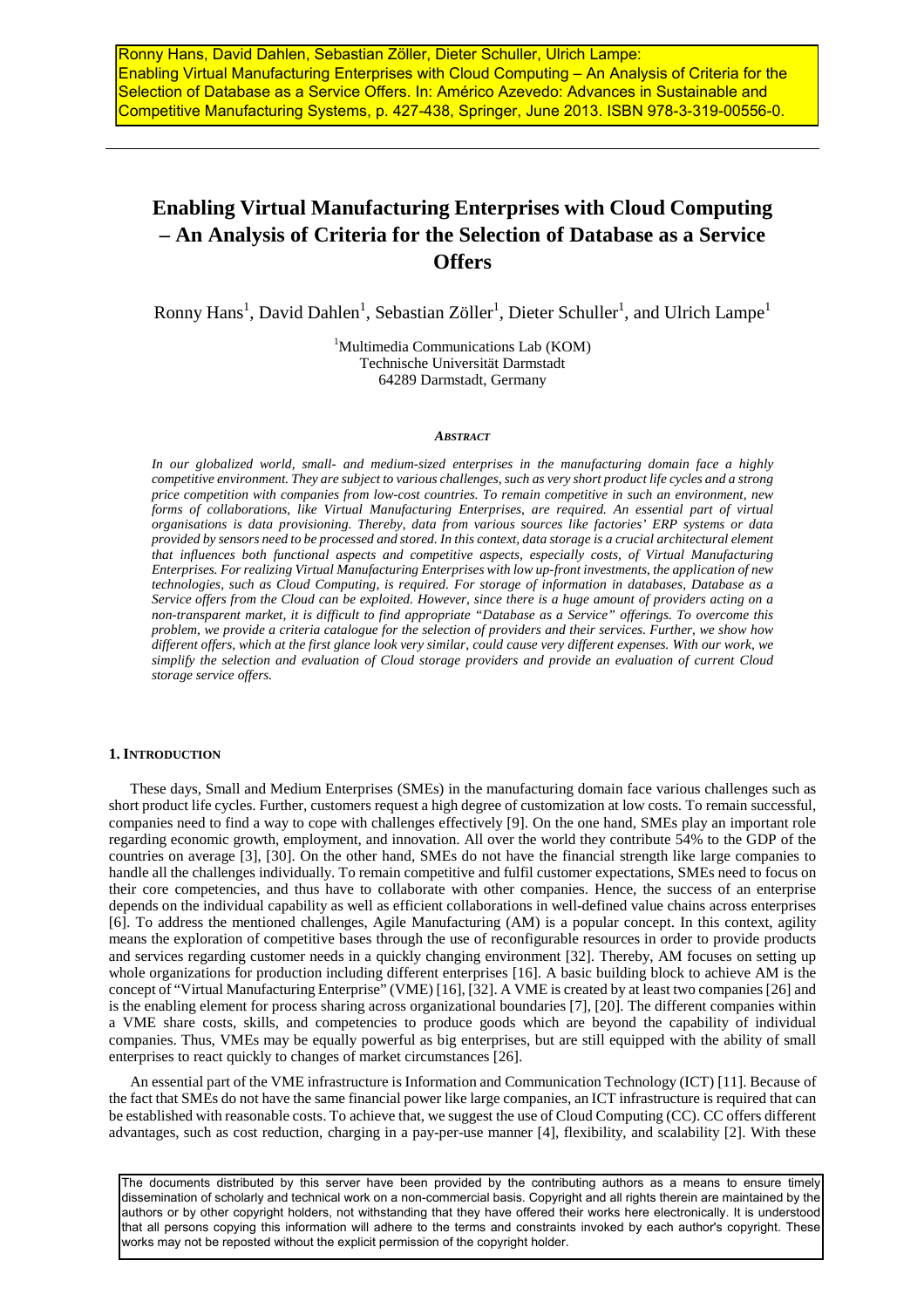characteristics, the corresponding ICT infrastructure can grow or shrink according to the business needs. Further, CC offers the access to data independently from the location of the user [13]. Within an ICT architecture for VMEs, data storage plays an outstanding role, e.g., all monitoring data, product information and data from sensors need to be stored and provided. All possible types of storage services offered by Cloud providers are referred to as the common term *Data Storage as a Service (DaaS)* [31]*.* Database functionality, as a specific subset of DaaS, is referred to as *Database as a Service (DBaaS)* [19]. Among the various offers in the market, an appropriate choice is difficult because of the large amount of cloud service providers, a low market transparency, and tedious access to relevant information [27]. Thus, we provide a criteria catalogue to qualitatively evaluate DBaaS offers. As the application of the derived criteria catalogue, we provide a qualitative and quantitative evaluation of three popular offers from Amazon, Microsoft and Google.

The paper proceeds as follows: In Section 2, we derive a criteria catalogue with essential functional and non-functional criteria, which puts SMEs in the position to select Cloud storage offers effectively under consideration of their specific needs. In Section 3, we apply the criteria catalogue to selected DBaaS offers from Amazon, Microsoft, and Google. Furthermore, we calculate the costs of these offers depending on different load profiles. We show that similar looking accounting models can cause extremely different costs. Related work is presented in Section 4. Finally, conclusions and an outlook on future work are provided in Section 5.

## **2. DEVELOPMENT OF A CRITERIA CATALOGUE**

In this section, we identify key criteria in order to enable the comparison of different DBaaS offers. Based on a literature review we find, identify, and describe potential criteria for selecting appropriate offers. The references indicating the usage of such criteria are provided in Table 1.

| <b>Criteria</b>              | Repschläger<br>et al. [27] | <b>Hetzenecker</b><br>et al. $[14]$ | Cryans et al.<br>[8] | Jatana et al.<br>$[17]$ |
|------------------------------|----------------------------|-------------------------------------|----------------------|-------------------------|
| Pricing Model                | X                          | X                                   |                      |                         |
| <b>Cost Transparency</b>     | X                          | X                                   |                      |                         |
| Data Model                   | X                          |                                     | X                    |                         |
| Scheme                       |                            |                                     | X                    |                         |
| Indexing                     |                            |                                     |                      | X                       |
| Scalability                  | X                          | X                                   | X                    | X                       |
| Service Level Agreement      |                            | X                                   |                      |                         |
| Data Security and Compliance | X                          | X                                   |                      |                         |
| Encryption                   | X                          | X                                   |                      |                         |
| Performance                  | X                          | X                                   |                      | X                       |

Table 1: References for Cloud Storage Selection Criteria

To begin with, the *pricing model* describes how the cost for a cloud storage offer is calculated. That is, it represents the key parameters that determine the total usage cost. In order to be able to assess the cost arising from performing IT projects, a certain degree of *cost transparency* is indispensable. If an IT project is to be realized using the own data processing center, costs for servers, electricity, maintenance staff, network, and facilities have to be considered [5]. Referring to the Cloud, different parameters come into play, depending on the pricing model applied by a cloud storage provider. A high degree of cost transparency thereby enables solid decisions with respect to selecting a certain cloud storage offer for a concrete project. Further, a comparison of these costs with the cost of providing these IT resources in-house is enabled. For assessing the cost transparency of a cloud storage offering, mainly two factors are of importance. On the one hand, the complexity of the pricing model has to be considered. If, for instance, lots of parameters are required for determining the total cost, the complexity of the pricing model is rather high, resulting in a lower cost transparency degree. On the other hand, the predictability of the mentioned parameters plays a role.

Another criterion which should be considered when a DBaaS offer has to be selected is the *data model*. In addition to the typical, relational architectures, further data models exist, commonly referred to using by the term "NoSQL" [28]. Obviously, different data models are differently appropriate for concrete tasks and problem instances,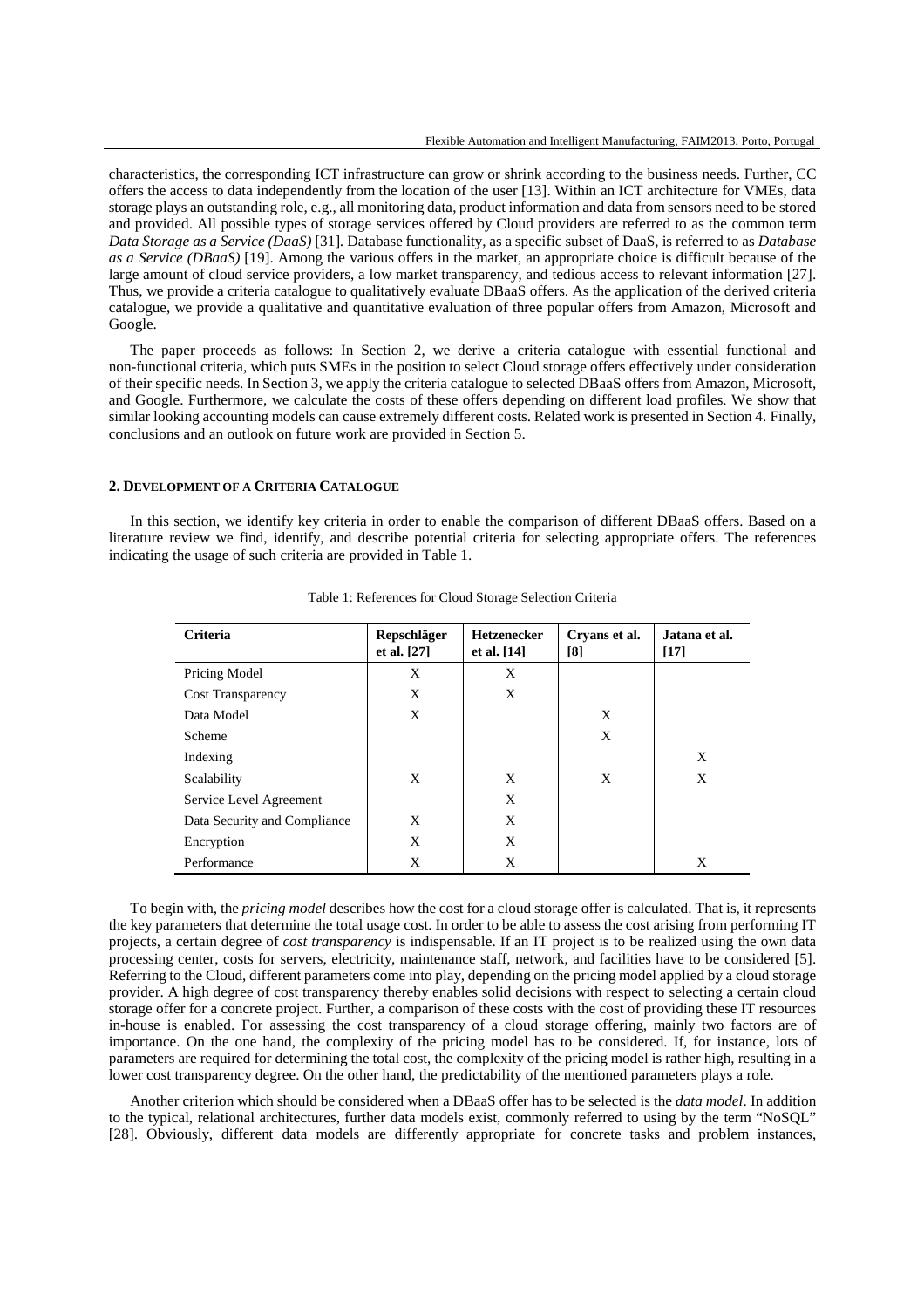respectively. Thus, the applied data model should serve as a key criterion for the selection of a certain cloud storage offer. Depending on the concrete application scenario, different *schemes* with advantages as well as disadvantages need to be taken into account to distinguish cloud storage offerings from each other. Relational databases generally require exact definitions of data structures, while flexible schemes are allowed by NoSQL databases [10]. In order to speed up the access to datasets, *indices* are commonly used. Thereby, the access pattern of the application logic determines the selected indices. In this respect, it has to be noted that the creation and application of indices may be either limited or required by different cloud storage providers. Amazon's DynamoDB<sup>\*</sup> and Microsoft's Azure Table Storage<sup>†</sup>, for instance, do not support user defined indices [1], [21]. This may require for the user to adapt an existing application logic. Therefore, indices should be considered as additional cloud storage selection criterion.

Another criterion is given by the *scalability* of offered services. In this respect, we aim to assess the ability of a DBaaS offer to satisfy the need for fast scalability. In general, databases may be scaled in two ways, i.e., vertical vs. horizontal scaling. While vertical scaling is performed by enhancing the performance of the according database server, horizontal scaling refers to interconnecting several, different database servers [18]. The criterion of scalability thereby should indicate which type of scaling is supported in which way. In order to assess, whether a Cloud storage offer satisfies the requirements of an IT project, dedicated information regarding the offered *performance* are needed. This criterion aims at collecting and providing observations on the performance of different Cloud storage offerings in order to enable comparisons among them. In this context, evaluation data as well as benchmarks are commonly applied. With respect to the domain of databases, the benchmarks of TPC [29] are predominant for relational databases.

Cloud providers might make use of *Service Level Agreements (SLAs)* in order to provide their customers with guarantees concerning different non-functional properties, such as availability or response time. As there is no dedicated, individual contract between a cloud user and the respective provider, the provisioning of such prescribed guarantees and may support the trustworthiness of a cloud provider form a customer's perspective. With respect to data transmission and storage of data, legal regulations as well as company internal requirements exist and have to be adhered to. For instance, the German Data Protection Act<sup>‡</sup> specifies and provides mentioned legal regulations. As data is handed over to the Cloud and thus, a third party, it has to be ensured that the respective cloud provider adheres to the according guidelines. For this, the criterion *data security and compliance* should indicate whether a cloud storage provider has undergone formal certification, indicating whether mentioned legal and company internal requirements are met. Whether *encryption* is used for transmitting and storing data and which encryption algorithm thereby is applied, may also be prescribed according to organizational or legal requirements. For instance, the German Data Protection Act requires taking "appropriate" actions for the protection of personal data. For this, the criterion *encryption* should indicate whether the data communication as well as the storage of data supports encryption.

#### **3. EVALUATION OF CLOUD STORAGE OFFERS**

In the following, we exemplarily apply the criteria that were deduced in Section 2 to three selected DBaaS services. We focus on DBaaS offers from three major providers in this context, namely Amazon DynamoDB, Google App Engine Datastore<sup>§</sup>, and Microsoft Windows Azure Table Storage. First, we provide a qualitative analysis of the DBaaS offers based on the criteria catalogue from Section 2. After that, we conduct a quantitative analysis of the selected DBaaS offers with a special focus on monetary costs associated with the offers for an example scenario, since monetary costs constitute one of the most relevant decision criteria in the very cost-sensitive manufacturing domain. Thus, we provide not only a guideline on how to employ our criteria catalogue in the selection process for a DBaaS provider, but also a comparison between the services offered by prominent providers that are currently active in this market.

## *3.1 QUALITATIVE ANALYSIS*

In the following, we provide an exemplary analysis of Microsoft's Windows Azure Table Storage service according to our criteria catalogue from the previous section. We conducted this analysis as well for the Amazon DynamoDB and the Google App Engine Datastore services. An overview of the results can be found in Table 2. However, as the quantitative analysis in Section 3.2 outlines, Microsoft's service seems very promising from an economic point of view. In consequence, we present the details of its qualitative analysis in more depth here. With respect to this highly dynamic area and the fast changing offers of Cloud provides, it has to be noted that all used information and considered data have

 $\overline{a}$ 

<sup>\*</sup> http://aws.amazon.com/de/dynamodb/

<sup>†</sup> http://msdn.microsoft.com/en-us/library/windowsazure/ee924681.aspx

<sup>‡</sup> http://dejure.org/gesetze/BDSG

<sup>§</sup> https://developers.google.com/appengine/docs/python/datastore/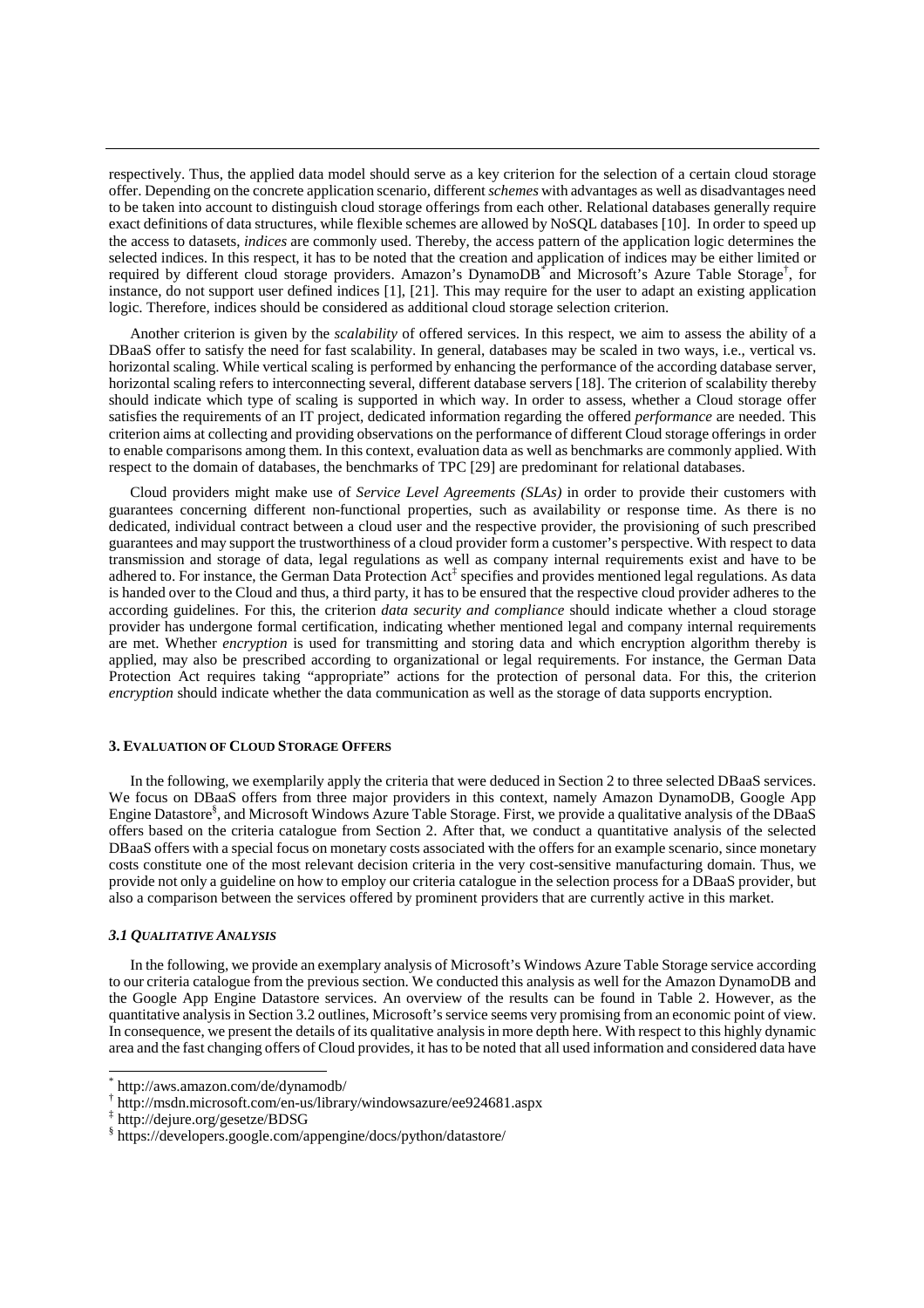been collected in October 2012"*Pricing Model:* Pricing depends on three parameters, namely, the storage space used in a month, the number of memory transactions, and the outgoing data transfer. The basis for the storage space accounting is the average daily storage space allocation. Depending on the arranged level of redundancy, costs between US\$ 0.093 and 0.125 per month and GB accrue, with discounts for data volumes over 50 TB. Memory transactions cost US\$ 0.01 per 100,000 transactions. Further, the outgoing data transfer is charged with US\$ 0.12 up to US\$ 0.19 per month and GB depending on region [23].

*Cost Transparency*: As the costs for the usage of the service depend on the three mentioned parameters of storage space, number of memory transactions, and outgoing data transfer, their respective predictability is the main indicator to estimate the cost transparency of the service. As the costs for data storage rise proportionally to the used data storage, this parameter can be predicted quite well. The number of memory transactions correlates to the number of queries and the query types with the number and size of returned datasets. Thus, this parameter is rather hard to estimate. The same holds true for the outgoing data transfer, which is also dependent on type and number of queries and hence rather difficult to estimate.

|                                                 | <b>Amazon DynamoDB</b>                     | <b>Microsoft Windows</b><br><b>Azure Table Storage</b> | <b>Google App Engine</b><br><b>Datastore</b> |  |
|-------------------------------------------------|--------------------------------------------|--------------------------------------------------------|----------------------------------------------|--|
| <b>Pricing Model</b>                            | Storage Space, reserved                    | Storage Space, API calls,                              | Storage Space,                               |  |
|                                                 | Read/Write-throughput,                     | <b>Outgoing Data Transfer</b>                          | I/O-Operations, Outgoing                     |  |
|                                                 | <b>Outgoing Data Transfer</b>              |                                                        | Data Transfer                                |  |
| <b>Cost Transparency</b>                        | $+$                                        | $^{+}$                                                 |                                              |  |
| Data Model                                      | Key-Tuple                                  | Key-Tuple                                              | Key-Tuple                                    |  |
| <b>Scheme</b>                                   | No fixed Scheme, only<br>Primary Key fixed | No fixed Scheme, only<br>Primary Key fixed             | No fixed Scheme, only<br>Primary Key fixed   |  |
| <b>Indexing</b>                                 | Only Primary Key                           | Only Primary Key                                       | Any                                          |  |
| <b>Scalability</b>                              | Horizontal                                 | Horizontal                                             | Horizontal                                   |  |
| <b>SLA</b>                                      | No SLA provided                            | 99.9% availability                                     | 99.95% availability                          |  |
| <b>Data Security and Compliance</b>             |                                            |                                                        |                                              |  |
| Datacenter Locations in EU                      | Ireland                                    | Ireland, Netherlands                                   | Confidential                                 |  |
| <b>EU</b> Location for Datacenter<br>selectable | Yes                                        | Yes                                                    | Yes (Surcharge)                              |  |
| Safe Harbor Support                             | Yes                                        | Yes                                                    | Yes                                          |  |
| Applicable Law                                  | <b>USA</b>                                 | Ireland                                                | <b>USA</b>                                   |  |
| Data Owner                                      | User                                       | User                                                   | User                                         |  |
| Data Usage by Service Provider                  | N <sub>0</sub>                             | N <sub>0</sub>                                         | N <sub>0</sub>                               |  |
| <b>Encryption</b>                               | N <sub>0</sub>                             | N <sub>0</sub>                                         | N <sub>0</sub>                               |  |
| Performance <sup>®</sup>                        | N/A                                        | N/A                                                    | N/A                                          |  |

| Table 2: Qualitative Analysis of DBaaS Offerings |  |  |  |
|--------------------------------------------------|--|--|--|
|--------------------------------------------------|--|--|--|

*Data Model*: The Windows Azure Table Storage service relies on a NoSQL database of the key-tupel type [24].

*Scheme*: Windows Azure Table Storage has no fixed scheme. Name, number, and data type are individually assigned for each dataset. However, each dataset has to possess the three mandatory attributes "*PartitionKey*", "*RowKey*", and "*Timestamp*". PartitionKey allows distributing a table over different servers to realize load balancing. RowKey allows to uniquely identifying a dataset within a partition. Timestamp is an internally used field. The service offers the possibility to specify up to 252 user-defined attributes [24].

*Indexing*: Data is stored as a clustered index based on a primary key, which consists of the attributes PrimaryKey and RowKey. User-defined indices are not supported [24].

 $\frac{1}{2}$ 

<sup>\*</sup> To the best of our knowledge, there is no comparable analysis of the performance available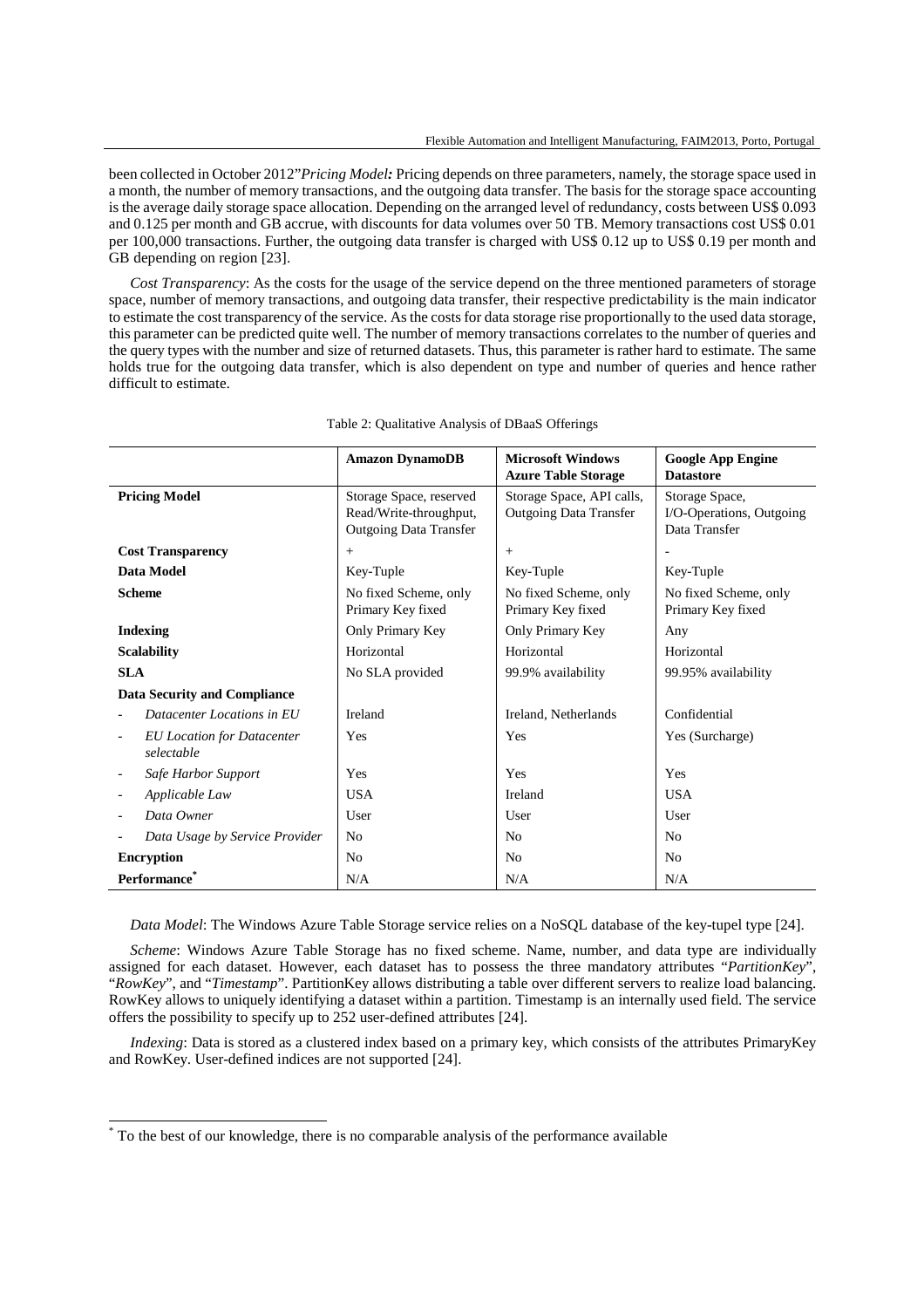*Scalability*: Windows Azure Table Storage provides automatic horizontal scaling with respect to data volume by partitioning datasets according to their PartitionKey. Datasets related to multiple PartitionKey values can be stored on one server. However, scalability directly relating to the system load is not foreseen.

*SLA*: A Service Level Agreement is provided with the service, which guarantees an availability of 99.9%. A refund of 10%, respectively 25%, of the monthly fee is provided in case the availability drops between 99% and 99.9%, respectively below 99%. The availability is calculated as the difference between 100% and the mean error rate in the accounting month for the memory transactions of the customer for the respective booked offer [22].

*Privacy and Compliance*: The locations of stored data can be specified as to be restricted to Europe. The customer remains owner of the data all the time. Microsoft takes part in Safe Harbor and the Windows Azure Table Storage service is certified with ISO27001 and ISAE3402 Type 2 [25].

*Encryption*: Stored data is not encrypted, but the data access via the API is realized via HTTPS [24].

*Performance*: In several tests, a latency of 18 ms per read and 24 ms per write operation for a dataset has been reported [12]. Hill et al. [15] could register in one of their test setups an average performance of ca. 1,150 datasets per second for CRUD-operations<sup>\*</sup> reaching a maximum of 1,525 datasets per second.

## *3.2 QUANTITATIVE ANALYSIS*

-

In order to evaluate the monetary efficiency of the three mentioned DBaaS offers from Amazon, Microsoft, and Google, we devised an exemplary application scenario and calculated the monetary costs arising within this scenario. Furthermore, the gathered monitoring data shall be stored in the data store, as well. We assume a maximum length of the monitoring data of 140 characters, with an average length of 70 characters.

| <b>Load Level</b> | Average<br>Number of<br><b>Monitoring</b><br>Datasets per Day | <b>Average Number</b><br>of Views of the<br>Data Source<br><b>Websites per Day</b> | Peak Load of<br>Number of<br>Monitoring<br>Datasets per<br><b>Second</b> | Peak Load of<br><b>Number of Views</b><br>of the Data<br><b>Source Websites</b><br>per Second | <b>Initially</b><br><b>Registered</b><br>Data<br><b>Sources</b> | <b>Initially</b><br><b>Stored</b><br><b>Monitoring</b><br><b>Datasets</b> |
|-------------------|---------------------------------------------------------------|------------------------------------------------------------------------------------|--------------------------------------------------------------------------|-----------------------------------------------------------------------------------------------|-----------------------------------------------------------------|---------------------------------------------------------------------------|
| $1$ (Low)         | 500                                                           | 1000                                                                               |                                                                          |                                                                                               | 100                                                             | 182,500                                                                   |
| $2$ (High)        | 50,000                                                        | 100,000                                                                            | 100                                                                      | 500                                                                                           | 10.000                                                          | 18,250,000                                                                |

Table 3: Load Levels Employed in the Example Scenario

| Table 4: Monthly Resource Consumption in the Example Scenario |  |
|---------------------------------------------------------------|--|
|                                                               |  |

| <b>DBaaS Offers</b>            | <b>Load Profile</b> | <b>Employed Storage</b> | <b>Employed Writes</b> | <b>Employed Reads</b> | <b>Outgoing Data Transfer</b> |
|--------------------------------|---------------------|-------------------------|------------------------|-----------------------|-------------------------------|
| Amazon                         |                     | 31.7 MB                 |                        | 8                     | 65.7 MB                       |
| DynamoDB                       | 2                   | 3.1 GB                  | 100                    | 750                   | 6.4 GB                        |
| Windows Azure<br>Table Storage |                     | 20.6 MB                 | $75.000^{\dagger}$     |                       | 93.7 MB                       |
|                                | ↑                   | $2.0$ GB                | 7,500,000              |                       | 9.1 GB                        |
| Google App                     |                     | 31.2 MB                 | 60,000                 | 630,000               | 73.4 MB                       |
| <b>Engine Datastore</b>        | $\overline{2}$      | $3.0$ GB                | 6,000,000              | 63,000,000            | 7.2 GB                        |

The mapping of the monitoring data to its source shall be supported. It shall be possible to create new monitoring datasets, read datasets, and delete datasets. Furthermore, all datasets associated with a certain source shall be retrievable arranged according to their timestamps, with the newest on top. The data storage solution should provide an availability level of 99.9% and a Web interface with a dedicated website for each data source, along with its identifier

<sup>\*</sup>CRUD: Basic operations on data storage; acronym for: create, read, update, delete

<sup>†</sup> With Windows Azure Table Storage, write and read transactions are not differentiated. Thus, the values provided here comprise the number of consolidated memory transactions.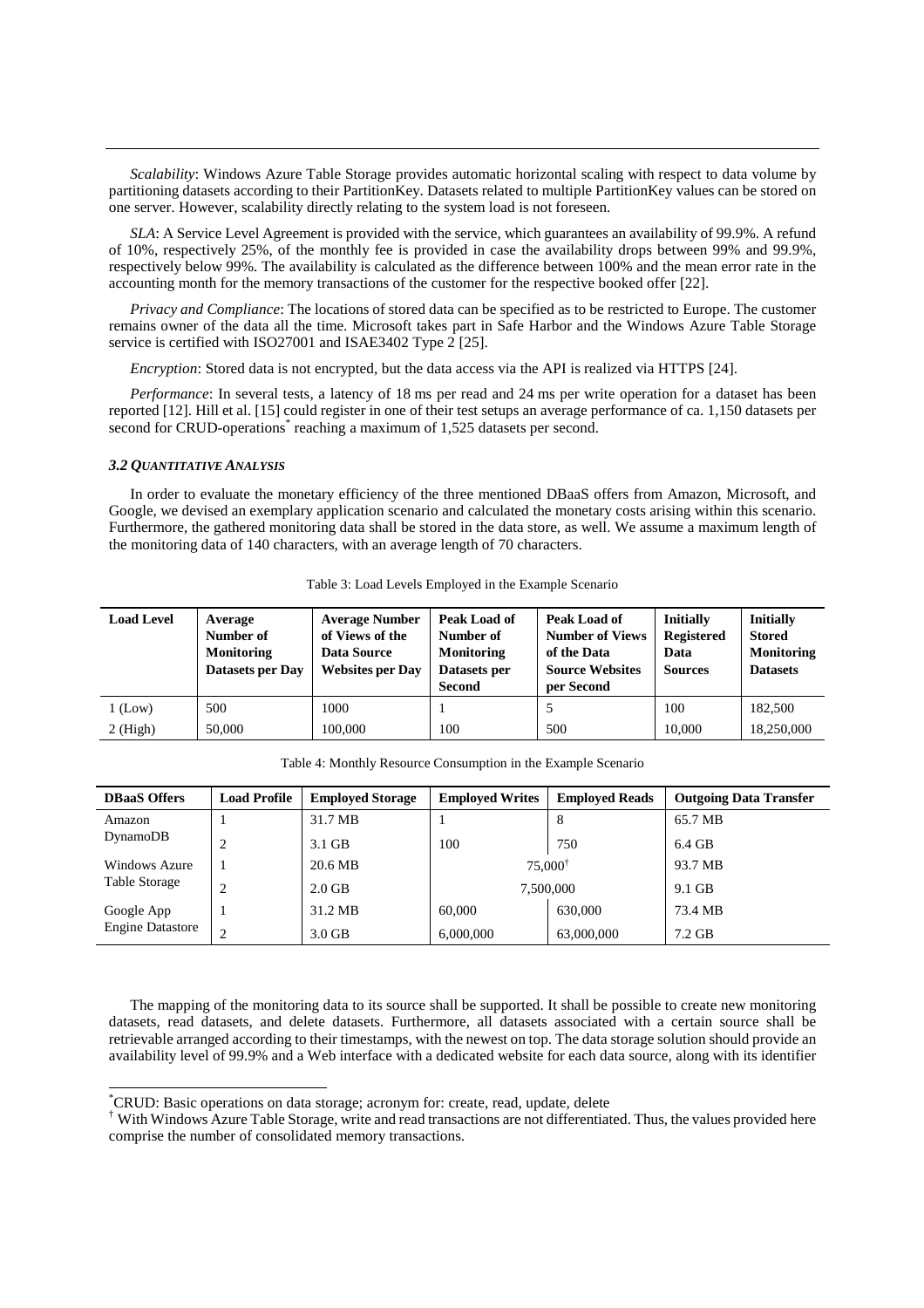and description as well as its last 20 datasets. Regarding the Microsoft Developer Network\*, we assume an average size of 514 Byte for a source dataset, 188 Byte for a monitor dataset and 200 Byte for the protocol overhead per transaction. Regarding the prices for the western region we calculated US\$ 0.01 per 100,000 transactions, US\$ 0.125 per GB stored data per month and US\$ 0.12 per transferred GB.

| <b>DBaaS Offers</b>            | Load<br>Profile | Costs for<br><b>Employed</b><br><b>Storage</b> | Costs for<br><b>Employed</b><br>Writes | Costs for<br><b>Employed</b><br><b>Reads</b> | Costs for<br><b>Outgoing Data</b><br><b>Transfer</b> | <b>Sum</b>         |
|--------------------------------|-----------------|------------------------------------------------|----------------------------------------|----------------------------------------------|------------------------------------------------------|--------------------|
| Amazon                         |                 | <b>US\$ 0.00</b>                               | <b>US\$ 0.00</b>                       | <b>US\$ 0.00</b>                             | <b>US\$ 0.00</b>                                     | <b>US\$ 0.00</b>   |
| DynamoDB                       | 2               | <b>US\$</b> 3.39                               | <b>US\$77.29</b>                       | <b>US\$</b> 120.41                           | <b>US\$ 0.65</b>                                     | <b>US\$ 201.74</b> |
| Windows Azure<br>Table Storage |                 | <b>US\$ 0.13</b>                               | US\$ $0.01^{\dagger}$                  |                                              | <b>US\$ 0.00</b>                                     | <b>US\$ 0.14</b>   |
|                                | 2               | <b>US\$ 0.25</b>                               | <b>US\$ 0.75</b>                       |                                              | <b>US\$</b> 1.10                                     | <b>US\$ 2.10</b>   |
| Google App                     |                 | <b>US\$ 0.00</b>                               | <b>US\$ 0.00</b>                       | <b>US\$ 0.00</b>                             | <b>US\$ 0.01</b>                                     | <b>US\$ 0.01</b>   |
| <b>Engine Datastore</b>        | $\overline{2}$  | <b>US\$ 0.49</b>                               | <b>US\$ 5.25</b>                       | <b>US\$ 43.58</b>                            | <b>US\$ 0.86</b>                                     | <b>US\$ 50.18</b>  |

Table 5: Monthly Costs in the Example Scenario

Based on two different load levels (cf. Table 3), we calculate the total price of each mentioned DBaaS offer for one month of operation. This allows drawing conclusions on the cost efficiency with regard to scalability and the impact of different usage parameters. The individual results of our calculations can be found in Table 5. Figure 1 provides a comparison with respect to the monetary costs arising in the example scenario with the different load levels for the three analyzed DBaaS offers Amazon DynamoDB, Google App Engine Datastore, and Microsoft Windows Azure Table Storage.



Figure 1: Cost comparison for DBaaS offerings for the introduced example application scenario

Our results show that for the different load levels in our sample application scenario, the overall costs highly differ. Notably, for load level 1, the Amazon and the Google DBaaS service can be used for free, wheras the Microsoft service incurs minimal costs. A signifcant difference between the offered services is found by analyzing load level 2. In this scenario, the costs when employing the Microsoft solution are nearly negligible, wheras the usage of the Google service would incur costs of roughly US\$ 50 and the Amazon service would even incur costs of roughly US\$ 200 per month.

In consequence, it is essential to spend sufficient time on a thorough analysis of the application scenario and the respective current and estimated future requirements for the data storage solution to be employed. Due to very different pricing schemes, one solution can be cost-efficient in a certain application scenario, but in another scenario, its employment can be disadvantageous and result in significant additional spendings. Nevertheless, a selected service

 $\overline{a}$ 

<sup>\*</sup> http://blogs.msdn.com/b/windowsazurestorage/archive/2010/07/09/understanding-windows-azure-storage-billing-ba ndwidth-transactions-and-capacity.aspx.

<sup>†</sup> With Windows Azure Table Storage, write and read transactions are not differentiated. Thus, the values provided here comprise the number of consolidated memory transactions.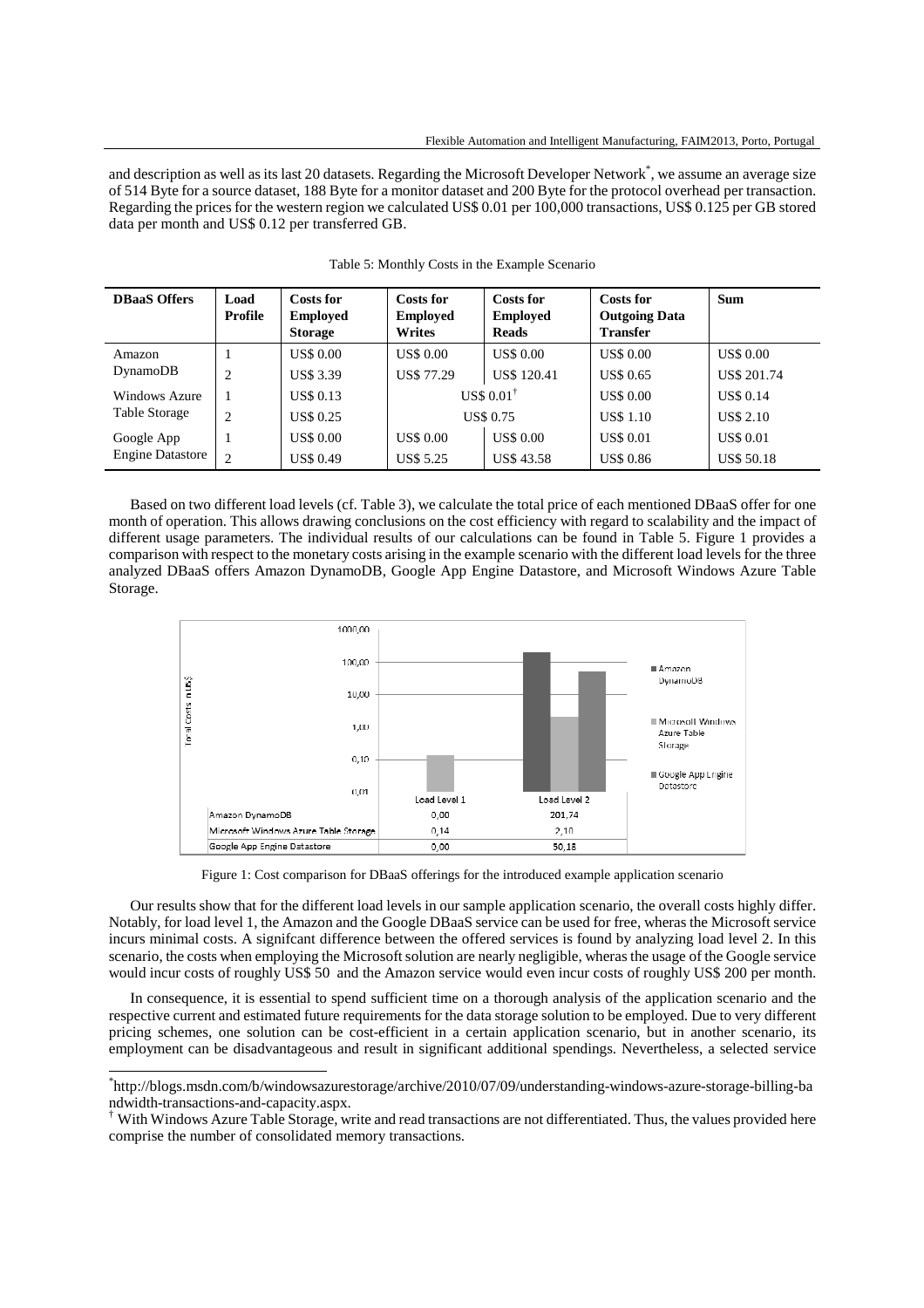needs to fulfil both qualitative and qunatitive requirements. For exampe, DBaaS offers that are not in accordance with data security and compliance requirements are not of interest for enterprises, even if they are the cheapest solution.

## **4. RELATED WORK**

Repschlaeger et al. [27] developed a classification framework for comparison and selection of Infrastructure as a Service (IaaS) providers. Their findings are based on a literature analysis, on an analysis of current cloud service offers, and on expert interviews. The authors aim to simplify the cloud provider selection process and to increase the market transparency. Hetzenecker et al. [14] developed a model of requirements to asses CC providers. Their findings based on a literature analysis, on expert interviews, and on an online survey. The provided model should help CC users to identify the individual needs and evaluate providers regarding their requirements. Cryans et al. [8] present new database technologies based on Hadoop, a scalable distributed file system. They give an overview of HBase and the corresponding infrastructure. Further, they propose comparison elements to contrast relational databases with distributed databases like HBase. Jatana et al. [17] examine essential characteristics of relational and non-relational databases. They give a basic overview of both database types and conclude with a comparison of both database types by means of ten characteristics. In summary, all related work focuses either on Cloud-specific or on database-specific criteria. None of them provides a comprehensive criteria list for DBaaS offers. Our work comprises essential elements from both worlds to take the specific characteristics of Cloud-based database offers into account.

#### **5. SUMMARY AND OUTLOOK**

Small and Medium Enterprises (SMEs) in the manufacturing domain act in a highly competitive environment, which is hallmarked by short product life cycles, a high level of customization, and a cheap production in low-cost countries. To handle these challenges efficient new collaboration forms like Virtual Manufacturing Enterprises (VMEs) are required. A major enabler for such agile organizations is Information and Communication Technology (ICT). Traditionally, the deployment of new ICT causes high up-front investments which could be a hurdle for SMEs. To overcome this obstacle we propose the utilization of Cloud Computing (CC). By doing so, the ICT infrastructure can dynamically grow or shrink according the business needs. Besides a wide range of advantages, CC causes challenges regarding the selection of appropriate services. In this paper, we present a catalogue of criteria to assess, compare, and select *Database as a Service (DBaaS)* offerings regarding the business needs. Further, we conduct a qualitative and quantitative analysis of DBaaS offers from Microsoft, Amazon and Google. Our results show that for different load levels different offers are more or less appropriate. In our future work, we plan to implement a Cloud Storage solution as a part of a complete architecture for VMEs and thus to enhance our calculation with results from real world deployments.

#### **ACKNOWLEDGEMENTS**

This work is supported in part by the Commission of the European Union within the ADVENTURE FP7-ICT project (Grant agreement no. 285220), within the SIMPLI-CITY FP7-ICT project (Grant agreement no. 318201), and by E-Finance Lab e. V., Frankfurt am Main, Germany (http://www.efinancelab.com).

## **REFERENCES**

- *[1] Amazon: "Amazon DynamoDB Developer Guide", http://docs.amazonwebservices.com/amazondynamodb/latest/ developerguide, 2012, (accessed January 19, 2013).*
- *[2] M. Armbrust, A. Fox, R. Griffith, A. Joseph, R. Katz, A. Konwinski, G. Lee, D. Patterson, A. Rabkin, I. Stoica, and M. Zaharia: "A View of Cloud Computing", Communications of the ACM, Vol. 53, No 4, pp.50–58, 2010.*
- *[3] M. Ayyagari, T. Beck, and A. Demirguc-Kunt: "Small and Medium Enterprises Across the Globe", Small Business Economics, Vol. 29, No. 4, pp. 415–434, 2007.*
- *[4] R. Buyya, C. Yeo, and S. Venugopal: "Market Oriented Cloud Computing: Vision, Hype and Reality for Delivering IT Services as Computing Utilities", In 10th IEEE International Conference on High Performance Computing and Communications, 2008.*
- *[5] Y. Chen and R. Sion: "To Cloud or not to Cloud? Musings on Costs and Viability", In 2nd ACM Symposium on Cloud*